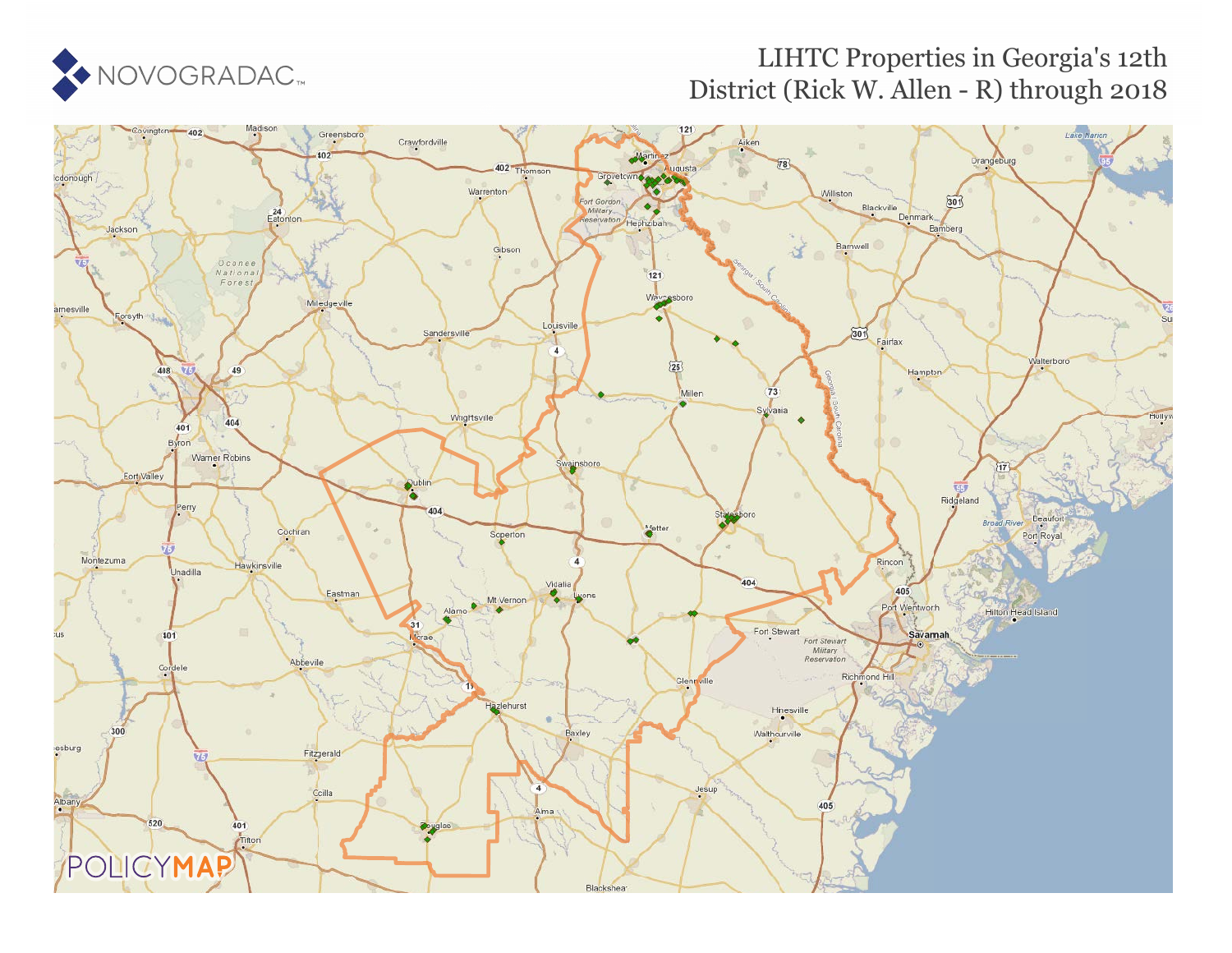| <b>Project Name</b>                                      | <b>Address</b>                              | <b>City</b>                  | <b>State</b> | <b>Zip Code</b>     | Nonprofit<br><b>Sponsor</b> | <b>Allocation</b><br>Year          | Annual<br><b>Allocated</b><br>Amount | in Service           | <b>Year Placed Construction</b><br><b>Type</b> | <b>Total</b><br><b>Units</b> | Low<br><b>Income</b><br><b>Units</b> | <b>Rent or</b><br>Income<br><b>Ceiling</b> | <b>Credit</b><br><b>Percentag Exempt</b><br>$\bullet$ | Tax-<br><b>Bond</b> | <b>HUD Multi-</b><br><b>Family</b><br>Financing/Rent<br>al Assistance |
|----------------------------------------------------------|---------------------------------------------|------------------------------|--------------|---------------------|-----------------------------|------------------------------------|--------------------------------------|----------------------|------------------------------------------------|------------------------------|--------------------------------------|--------------------------------------------|-------------------------------------------------------|---------------------|-----------------------------------------------------------------------|
| <b>DEERFIELD II</b>                                      | 114 PINECREST DOUGLAS<br>DR                 |                              | GA           | 31535               | No                          | 1990                               | \$0                                  | 1990                 | <b>New Construction</b>                        | 24                           | 24                                   |                                            | Not<br>Indicated                                      | No                  |                                                                       |
| <b>HALE STREET</b><br><b>APARTMENTS</b>                  | 403 HALE ST AUGUSTA                         |                              | GA           | 30901               | No                          | 1989                               | <b>SO</b>                            | 1990                 | <b>New Construction</b>                        | 16                           | 16                                   |                                            | Not<br>Indicated                                      |                     |                                                                       |
| PECAN POINTE                                             | 600 S<br><b>RAILROAD</b><br><b>AVENUE</b>   | MOUNT VERNON GA              |              | 30445               | No                          | 1990                               | \$0                                  | 1990                 | <b>New Construction</b>                        | 20                           | 20                                   |                                            | <b>TCEP</b> only                                      |                     |                                                                       |
| <b>WOODLAND</b><br><b>TERRANCE</b>                       | 622<br><b>WOODLAND</b><br>TER DR            | <b>WAYNESBORO</b>            | GA           | 30830               | No                          | 1990                               | \$0                                  | 1991                 | New Construction                               | 30                           | $\bf{0}$                             |                                            | Not<br>Indicated                                      | No                  |                                                                       |
| <b>WOODLAND</b><br>TERRACE                               | 622<br><b>WOODLAND</b><br><b>TERRACE DR</b> | <b>WAYNESBORO</b>            | GA           | 30830-1149          | No                          | Insufficient<br>Data               | \$0                                  | 1991                 | Not Indicated                                  | 30                           | $\bf{0}$                             |                                            | <b>TCEP</b> only                                      |                     |                                                                       |
| <b>HIDDEN FOREST</b>                                     | <b>ST</b>                                   | 215 E CHURCH MOUNT VERNON GA |              | $30445\hbox{-}3035$ | $\mathbf{No}$               | 1992                               | \$0                                  | 1992                 | <b>New Construction</b>                        | 24                           | 24                                   |                                            | TCEP only No                                          |                     |                                                                       |
| <b>HUNTER'S RUN</b><br><b>APARTMENTS</b>                 | 701 LUPO LN DOUGLAS                         |                              | GA           | 31533               | No                          | 1991                               | \$0                                  | 1992                 | <b>New Construction</b>                        | 50                           | 50                                   |                                            | Not<br>Indicated                                      | No                  |                                                                       |
| <b>LEGACY WALTON</b><br>OAKS <sub>2</sub>                | $602$ FAIRHOPE $\,$ AUGUSTA $S\!T$          |                              | GA           |                     |                             | 2013                               | \$0                                  | Insufficient<br>Data | Not Indicated                                  | 62                           | 62                                   |                                            | Not<br>Indicated                                      |                     |                                                                       |
| <b>ASHTON VILLAGE</b><br><b>APARTMENTS</b>               |                                             | 137 ASHTON PL WAYNESBORO     | GA           | 30830-8074          |                             | Insufficient<br>Data               | \$0                                  | Insufficient<br>Data | Not Indicated                                  | 36                           | $\bf{0}$                             |                                            | <b>TCEP</b> only                                      |                     |                                                                       |
| <b>BRIER CREEK</b><br>APARTMENTS (NEW) CREEK CT          | 535 BRIER                                   | <b>MILLEN</b>                | GA           | 30442-1741          |                             | Insufficient<br>Data               | \$0                                  | Insufficient<br>Data | Not Indicated                                  | 29                           | $\bf{0}$                             |                                            | <b>TCEP</b> only                                      |                     |                                                                       |
| <b>FOREST RIDGE</b><br>APARTMENTS (NEW) RIDGE DR         | 601 FOREST                                  | <b>WAYNESBORO</b>            | GA           | 30830-8004          |                             | Insufficient <sub>SO</sub><br>Data |                                      | Insufficient<br>Data | Not Indicated                                  | 24                           | $\bf{0}$                             |                                            | <b>TCEP</b> only                                      |                     |                                                                       |
| FORREST GLEN APTS ${}^{1805}_{\text{DR}}$ EDWINA VIDALIA |                                             |                              | GA           | 30474-8964          | No                          | Insufficient<br>Data               | \$0                                  | Insufficient<br>Data | Not Indicated                                  | $\bf{0}$                     | $\bf{0}$                             |                                            | <b>TCEP</b> only                                      |                     |                                                                       |
| FREEDOMS PATH AT<br><b>AUGUSTA</b>                       | 1798<br>MARYLAND<br>AVE                     | <b>AUGUSTA</b>               | GA           | 30904-5365          |                             | Insufficient<br>Data               | \$0                                  | Insufficient<br>Data | Not Indicated                                  | 78                           | $\bf{0}$                             |                                            | <b>TCEP</b> only                                      |                     |                                                                       |

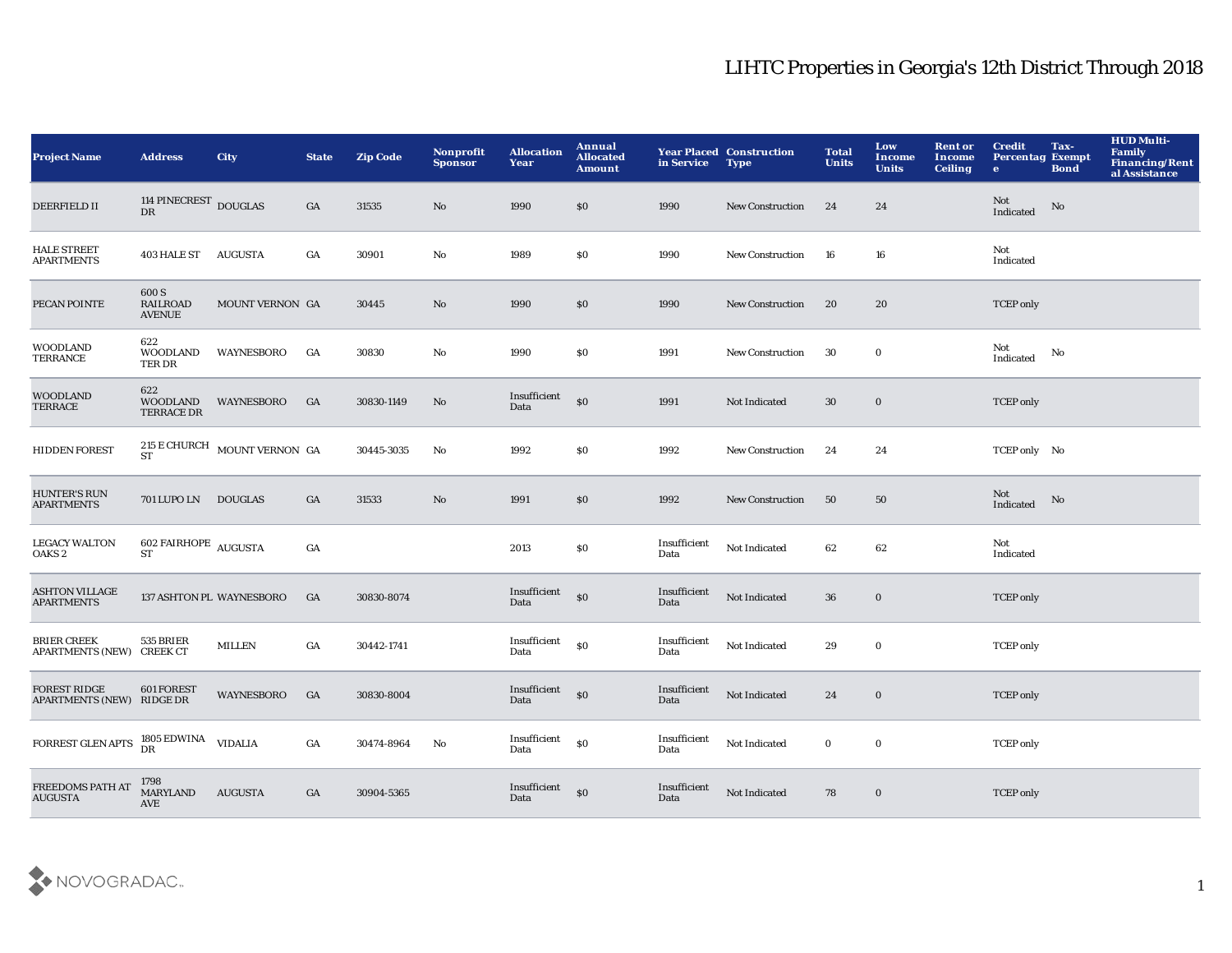| <b>Project Name</b>                                              | <b>Address</b>                         | <b>City</b>       | <b>State</b>     | <b>Zip Code</b> | Nonprofit<br><b>Sponsor</b> | <b>Allocation</b><br>Year | Annual<br><b>Allocated</b><br><b>Amount</b> | in Service           | <b>Year Placed Construction</b><br><b>Type</b> | <b>Total</b><br><b>Units</b> | Low<br>Income<br><b>Units</b> | <b>Rent or</b><br><b>Income</b><br><b>Ceiling</b> | <b>Credit</b><br>Tax-<br><b>Percentag Exempt</b><br><b>Bond</b><br>$\bullet$ | <b>HUD Multi-</b><br><b>Family</b><br>Financing/Rent<br>al Assistance |
|------------------------------------------------------------------|----------------------------------------|-------------------|------------------|-----------------|-----------------------------|---------------------------|---------------------------------------------|----------------------|------------------------------------------------|------------------------------|-------------------------------|---------------------------------------------------|------------------------------------------------------------------------------|-----------------------------------------------------------------------|
| <b>GARDENS AT</b><br><b>HARVEST POINT</b><br>APTS                | 2045 SIBLEY<br>$\mathbf{R}\mathbf{D}$  | <b>AUGUSTA</b>    | GA               | 30909-4231      |                             | Insufficient<br>Data      | \$0                                         | Insufficient<br>Data | Not Indicated                                  | 256                          | $\bf{0}$                      |                                                   | <b>TCEP</b> only                                                             |                                                                       |
| <b>HERITAGE POINTE</b>                                           | $900 \, \rm{WHEELER}$ DOUGLAS AVE N    |                   | GA               | 31533-3830      |                             | Insufficient<br>Data      | SO <sub>2</sub>                             | Insufficient<br>Data | Not Indicated                                  | 52                           | $\bf{0}$                      |                                                   | <b>TCEP</b> only                                                             |                                                                       |
| <b>LEGACY WALTON</b><br><b>GREEN AKA 15TH</b><br>STREET DEV PH I | 1550 15TH ST AUGUSTA                   |                   | GA               | 30901-3460      |                             | Insufficient<br>Data      | \$0                                         | Insufficient<br>Data | Not Indicated                                  | 80                           | $\mathbf 0$                   |                                                   | <b>TCEP</b> only                                                             |                                                                       |
| <b>MAPLE LANE</b><br><b>APARTMENTS</b>                           | 197 GA<br>HIGHWAY 305 MIDVILLE         |                   | GA               | 30441-4107      |                             | Insufficient<br>Data      | $\$0$                                       | Insufficient<br>Data | Not Indicated                                  | 10                           | $\mathbf 0$                   |                                                   | <b>TCEP</b> only                                                             |                                                                       |
| <b>MEADOW WOOD</b><br>APARTMENTS (NEW)                           | 730<br><b>BARGERON</b><br><b>AVE</b>   | <b>SARDIS</b>     | $_{\mathrm{GA}}$ | 30456-2102      |                             | Insufficient<br>Data      | $\$0$                                       | Insufficient<br>Data | Not Indicated                                  | 24                           | $\mathbf 0$                   |                                                   | <b>TCEP</b> only                                                             |                                                                       |
| <b>SANTA ANA</b><br><b>APARTMENTS</b>                            | 56 S BROAD ST ALAMO                    |                   | GA               | 30411-3923      |                             | Insufficient<br>Data      | \$0                                         | Insufficient<br>Data | Not Indicated                                  | 16                           | $\bf{0}$                      |                                                   | <b>TCEP</b> only                                                             |                                                                       |
| <b>WESTVIEW</b><br><b>APARTMENTS</b>                             | 150 WESTVIEW SYLVANIA<br><b>DRIVE</b>  |                   | GA               | 30467           |                             | Insufficient<br>Data      | \$0                                         | Insufficient<br>Data | Not Indicated                                  | 80                           | $\mathbf 0$                   |                                                   | <b>TCEP</b> only                                                             |                                                                       |
| <b>WINDSOR LAKE</b><br><b>SENIOR</b>                             | 198 $\rm ELDRIDGE$ METTER<br><b>ST</b> |                   | GA               | 30439-3325      | $\mathbf{N}\mathbf{o}$      | Insufficient<br>Data      | $\mathbf{S}$                                | Insufficient<br>Data | Not Indicated                                  | 52                           | $\bf{0}$                      |                                                   | <b>TCEP</b> only                                                             |                                                                       |
| <b>WOODLAND</b><br>TERRACE APTS<br>(NEW)                         | 622<br>WOODLAND<br><b>TERRACE DR</b>   | WAYNESBORO        | GA               | 30830-1149      |                             | Insufficient<br>Data      | $\bf{S0}$                                   | Insufficient<br>Data | Not Indicated                                  | 30                           | $\mathbf 0$                   |                                                   | <b>TCEP</b> only                                                             |                                                                       |
| 24 EAST<br><b>APARTMENTS</b>                                     | 566 E MAIN ST STATESBORO               |                   | GA               | 30461           |                             | 1989                      | \$0                                         | 1990                 | New Construction                               | 48                           | 48                            |                                                   | Not<br>No<br>Indicated                                                       |                                                                       |
| <b>FOREST RIDGE</b>                                              | 622<br>WOODLAND<br>TER DR              | <b>WAYNESBORO</b> | GA               | 30830           | No                          | 1992                      | \$0                                         | 1993                 | <b>New Construction</b>                        | 24                           | 24                            |                                                   | Not<br>No<br>Indicated                                                       |                                                                       |
| <b>SYLVANIA PLACE</b>                                            | 101 SYLVANIA SYLVANIA<br>PLACE DR      |                   | GA               | 30467-8532      | No                          | 1992                      | \$0                                         | 1993                 | Not Indicated                                  | 36                           | 36                            |                                                   | TCEP only No                                                                 |                                                                       |
| <b>HOUSTON VILLAGE</b><br><b>APARTMENTS</b>                      | 55 S<br>JEFFERSON ST ALAMO             |                   | GA               | 30411-3870      | No                          | 1993                      | \$0                                         | 1994                 | <b>New Construction</b>                        | 24                           | 28                            |                                                   | TCEP only No                                                                 |                                                                       |

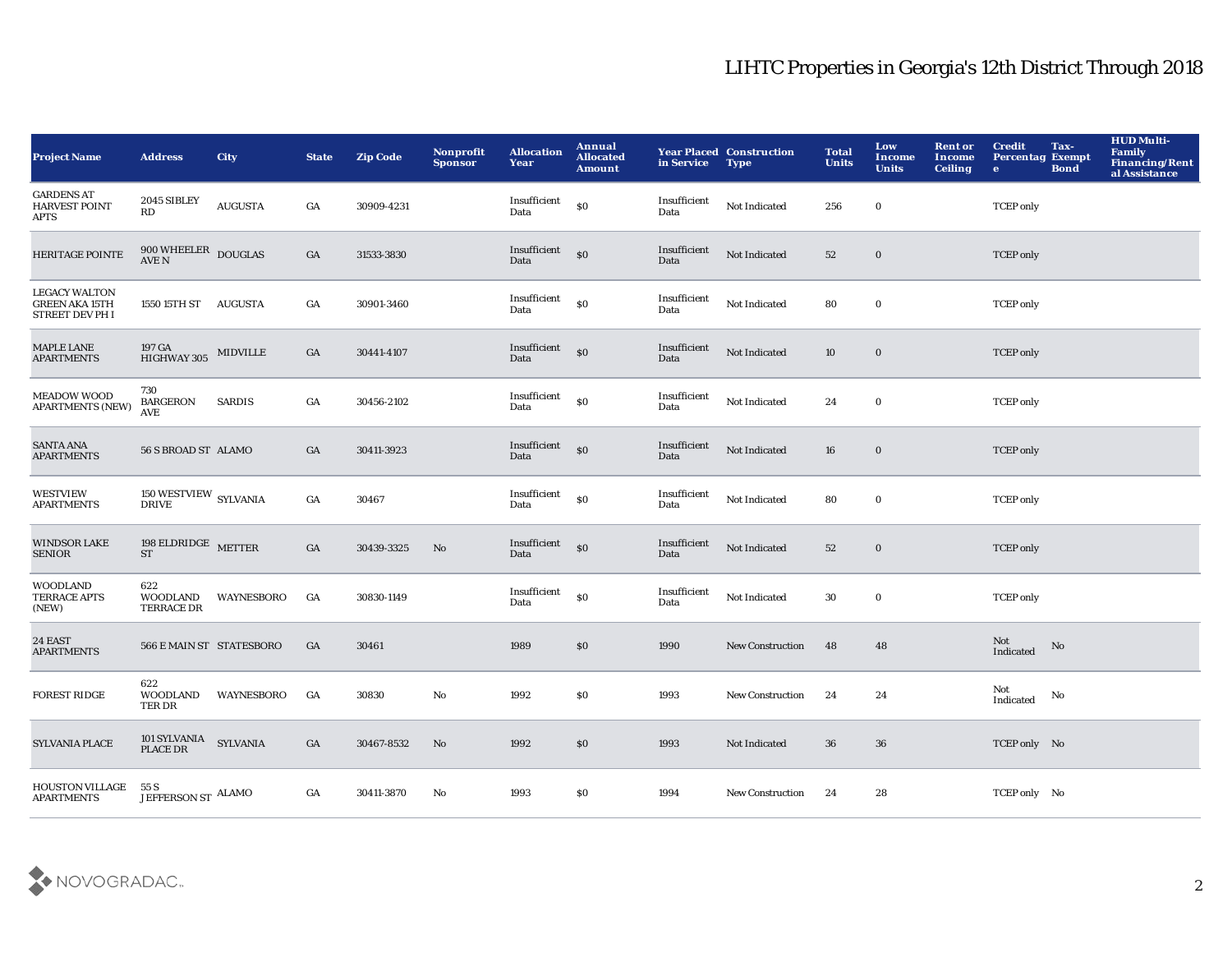| <b>Project Name</b>                                                | <b>Address</b>                              | <b>City</b>    | <b>State</b>     | <b>Zip Code</b> | Nonprofit<br><b>Sponsor</b> | <b>Allocation</b><br>Year | Annual<br><b>Allocated</b><br>Amount | in Service | <b>Year Placed Construction</b><br><b>Type</b> | <b>Total</b><br><b>Units</b> | Low<br><b>Income</b><br><b>Units</b> | <b>Rent or</b><br>Income<br><b>Ceiling</b> | <b>Credit</b><br><b>Percentag Exempt</b><br>$\mathbf{e}$ | Tax-<br><b>Bond</b> | <b>HUD Multi-</b><br><b>Family</b><br>Financing/Rent<br>al Assistance |
|--------------------------------------------------------------------|---------------------------------------------|----------------|------------------|-----------------|-----------------------------|---------------------------|--------------------------------------|------------|------------------------------------------------|------------------------------|--------------------------------------|--------------------------------------------|----------------------------------------------------------|---------------------|-----------------------------------------------------------------------|
| <b>DEERFIELD</b>                                                   | 112 PINECREST DOUGLAS<br>DR                 |                | GA               | 31535-5032      | No                          | 1993                      | \$0                                  | 1994       | Not Indicated                                  | 72                           | 71                                   |                                            | TCEP only No                                             |                     |                                                                       |
| <b>QUAL VILLAGE</b><br><b>APARTMENTS</b>                           | 141 MEMORIAL REIDSVILLE<br>DR               |                | GA               | 30453-4640      | $\mathbf{No}$               | 1993                      | \$0                                  | 1994       | New Construction                               | 30                           | $\bf{0}$                             |                                            | <b>TCEP</b> only                                         |                     |                                                                       |
| <b>QUAIL VILLAGE</b><br><b>APARTMENTS</b>                          | 141 MEMORIAL REIDSVILLE<br>DR               |                | GA               | 30453           | Yes                         | 1993                      | \$0                                  | 1995       | <b>New Construction</b>                        | 30                           | 30                                   |                                            | 30 %<br>present<br>value                                 | $\mathbf {No}$      |                                                                       |
| <b>SUMMERSET</b><br><b>APARTMENTS</b>                              | $317$ MARY ANN $\,$ SWAINSBORO<br><b>ST</b> |                | $_{\mathrm{GA}}$ | 30401-3052      | $\mathbf{No}$               | 1993                      | \$0                                  | 1995       | New Construction                               | 30                           | 30                                   |                                            | TCEP only No                                             |                     |                                                                       |
| <b>AUGUSTA SPRING</b><br><b>APARTMENTS</b>                         | 1730 SIBLEY<br>RD BLDG 1                    | <b>AUGUSTA</b> | GA               | 30909-4229      | No                          | 1994                      | \$0                                  | 1995       | <b>New Construction</b>                        | 100                          | 100                                  |                                            | TCEP only No                                             |                     |                                                                       |
| <b>FOREST GLEN</b><br>VILLAGE                                      | 1805<br>O $\rm{EDWINA}$ VIDALIA<br>DR       |                | GA               | 30474           | No                          | 1994                      | \$0                                  | 1995       | <b>New Construction</b>                        | 46                           | 46                                   |                                            | Not<br>Indicated                                         | No                  |                                                                       |
| <b>MEADOW WOOD</b><br><b>APARTMENTS</b>                            | PO BOX 509                                  | <b>SARDIS</b>  | GA               | 30456           | No                          | 1995                      | \$0                                  | 1995       | Acquisition and<br>Rehab                       | $\bf 24$                     | 24                                   |                                            | Not<br>$\operatorname{Indicated}$                        | No                  |                                                                       |
| <b>MAGNOLIA PARK</b><br><b>APTS (AUGUSTA)</b>                      | 2133<br><b>VANDIVERE</b><br>RD              | <b>AUGUSTA</b> | GA               | 30904           |                             | 1994                      | \$0                                  | 1996       | Not Indicated                                  | 171                          | 171                                  |                                            | Not<br>Indicated                                         |                     |                                                                       |
| <b>RIVERCHASE</b><br><b>APARTMENTS FKA</b><br><b>SANDBAR MANOR</b> | 106 TYBEE CT AUGUSTA                        |                | GA               | 30901-1888      | No                          | 1994                      | \$0                                  | 1996       | <b>New Construction</b>                        | 80                           | 80                                   |                                            | TCEP only No                                             |                     |                                                                       |
| <b>EDENFIELD PLACE</b><br><b>APARTMENTS</b>                        | 535 BRIER<br><b>CREEK CT</b>                | <b>MILLEN</b>  | GA               | 30442-1741      | $\mathbf{No}$               | 1995                      | \$23,623                             | 1996       | Acquisition and<br>Rehab                       | 48                           | 48                                   |                                            | TCEP only No                                             |                     |                                                                       |
| <b>HILLCREST</b><br><b>APARTMENTS</b>                              | 208<br>HILLCREST DR DUBLIN                  |                | GA               | 31021-7955      | No                          | 1995                      | \$0                                  | 1996       | <b>New Construction</b>                        | 48                           | 48                                   |                                            | <b>TCEP</b> only                                         |                     |                                                                       |
| CANDLER<br><b>APARTMENTS</b>                                       | 400<br>HERSCHEL DR METTER                   |                | GA               | 30439           | No                          | 1995                      | \$0                                  | 1997       | Acquisition and<br>Rehab                       | 24                           | 24                                   |                                            | 30%<br>present<br>value                                  | No                  |                                                                       |
| ASHTON RICHMOND<br>SUMMIT                                          | 744 BROAD ST AUGUSTA                        |                | GA               | 30901           | No                          | 2002                      | \$186,277                            | 2004       | Acquisition and<br>Rehab                       | 136                          | $\bf{0}$                             |                                            | Not<br>Indicated                                         | No                  |                                                                       |

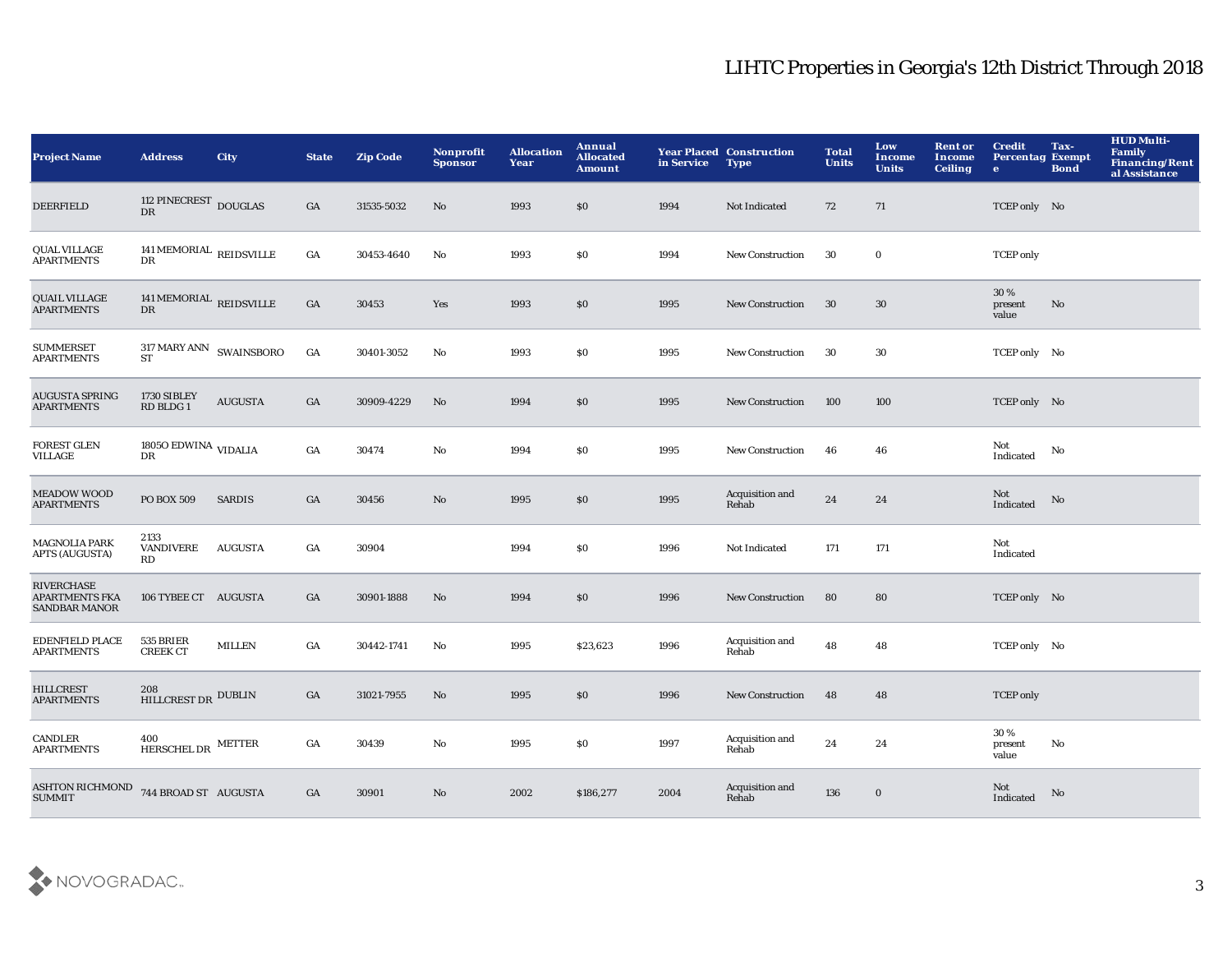| <b>Project Name</b>                          | <b>Address</b>                                   | <b>City</b>           | <b>State</b>     | <b>Zip Code</b> | <b>Nonprofit</b><br><b>Sponsor</b> | <b>Allocation</b><br>Year | Annual<br><b>Allocated</b><br><b>Amount</b> | in Service | <b>Year Placed Construction</b><br><b>Type</b> | <b>Total</b><br><b>Units</b> | Low<br><b>Income</b><br><b>Units</b> | <b>Rent or</b><br>Income<br><b>Ceiling</b> | <b>Credit</b><br><b>Percentag Exempt</b><br>$\bullet$ | Tax-<br><b>Bond</b> | <b>HUD Multi-</b><br><b>Family</b><br>Financing/Rent<br>al Assistance |
|----------------------------------------------|--------------------------------------------------|-----------------------|------------------|-----------------|------------------------------------|---------------------------|---------------------------------------------|------------|------------------------------------------------|------------------------------|--------------------------------------|--------------------------------------------|-------------------------------------------------------|---------------------|-----------------------------------------------------------------------|
| WOODLAKE CLUB<br><b>APARTMENTS</b>           | <b>1020 AMLI</b><br>WAY                          | <b>AUGUSTA</b>        | GA               | 30909-6678      | No                                 | 2002                      | <b>SO</b>                                   | 2004       | <b>New Construction</b>                        | 192                          | $\bf{0}$                             |                                            | TCEP only No                                          |                     |                                                                       |
| ASHTON RICHMOND 744 BROAD ST AUGUSTA         |                                                  |                       | GA               | 30901-1350      | No                                 | 2002                      | \$186,277                                   | 2004       | Acquisition and<br>Rehab                       | 136                          | $\mathbf 0$                          |                                            | <b>TCEP</b> only                                      |                     |                                                                       |
| JT ROLLING OAKS, LP 10 N RIVER ST CLAXTON    |                                                  |                       | GA               | 30417-1773      | No                                 | 2003                      | \$558,968                                   | 2004       | Acquisition and<br>Rehab                       | 88                           | $\mathbf 0$                          |                                            | <b>TCEP</b> only                                      |                     |                                                                       |
| <b>DUBLIN HOUSING</b>                        | 450<br><b>HILLCREST</b><br><b>PKWY</b>           | <b>DUBLIN</b>         | GA               | 31021           | $\mathbf{N}\mathbf{o}$             | 1995                      | \$0                                         | 1997       | New Construction                               | 48                           | 48                                   |                                            | 70%<br>present<br>value                               | No                  |                                                                       |
| SANDBAR MANOR II 106 TYBEE CT AUGUSTA        |                                                  |                       | GA               | 30901           | Yes                                | 1995                      | \$0                                         | 1997       | <b>New Construction</b>                        | - 11                         | 11                                   |                                            | 70%<br>present<br>value                               | No                  |                                                                       |
| LITTLE LOTTS CREEK 14 E JONES<br><b>APTS</b> | AVE                                              | <b>STATESBORO</b>     | GA               | 30458           | No                                 | 1995                      | \$477,622                                   | 1997       | New Construction                               | 72                           | 72                                   |                                            | Not<br>Indicated                                      | No                  |                                                                       |
| <b>BRIER CREEK</b>                           | 535 BRIER<br><b>CREEK CT</b>                     | <b>MILLEN</b>         | $_{\mathrm{GA}}$ | 30442           | $\rm No$                           | 1996                      | \$0                                         | 1997       | <b>New Construction</b>                        | 28                           | 28                                   |                                            | Not<br>Indicated                                      | No                  |                                                                       |
| PECAN CHASE                                  | 201 PECAN<br>56 WEST                             | CHASE, HWY WAYNESBORO | GA               | 30830           | No                                 | 1997                      | \$0                                         | 1998       | New Construction                               | 35                           | 35                                   |                                            | TCEP only No                                          |                     |                                                                       |
| <b>FOREST BROOK</b><br><b>APARTMENTS</b>     | 3122<br>DAMASCUS RD AUGUSTA                      |                       | GA               | 30909-4034      | No                                 | 1997                      | \$0                                         | 1999       | <b>New Construction</b>                        | 160                          | $\mathbf 0$                          |                                            | TCEP only No                                          |                     |                                                                       |
| MEADOWOOD PARK<br><b>APARTMENTS</b>          | 1015 MARTIN<br>LUTHER KING DUBLIN<br>$\rm JR$ DR |                       | GA               | 31021-5086      | $\mathbf{N}\mathbf{o}$             | 1997                      | \$0                                         | 1999       | <b>New Construction</b>                        | 80                           | $\bf{0}$                             |                                            | TCEP only No                                          |                     |                                                                       |
| <b>OLDE TOWN</b><br><b>APARTMENTS</b>        | 604 3RD ST                                       | <b>AUGUSTA</b>        | GA               | 30901-2570      | $\mathbf{N}\mathbf{o}$             | 1998                      | \$0                                         | 1999       | <b>New Construction</b>                        | 114                          | 114                                  |                                            | TCEP only No                                          |                     |                                                                       |
| <b>WEDGEWOOD PARK</b>                        | 473 OLD<br>EVANS RD                              | <b>MARTINEZ</b>       | GA               | 30907           | No                                 | 1998                      | \$0                                         | 2000       | <b>New Construction</b>                        | 199                          | $\bf{0}$                             |                                            | Not<br>Indicated                                      | No                  |                                                                       |
| WOODLAWN SENIOR<br><b>VILLAGE</b>            | 200<br>WOODLAWN DUBLIN<br>DR                     |                       | GA               | 31021-9200      | No                                 | 1999                      | <b>SO</b>                                   | 2001       | <b>New Construction</b>                        | 48                           | 48                                   |                                            | TCEP only No                                          |                     |                                                                       |

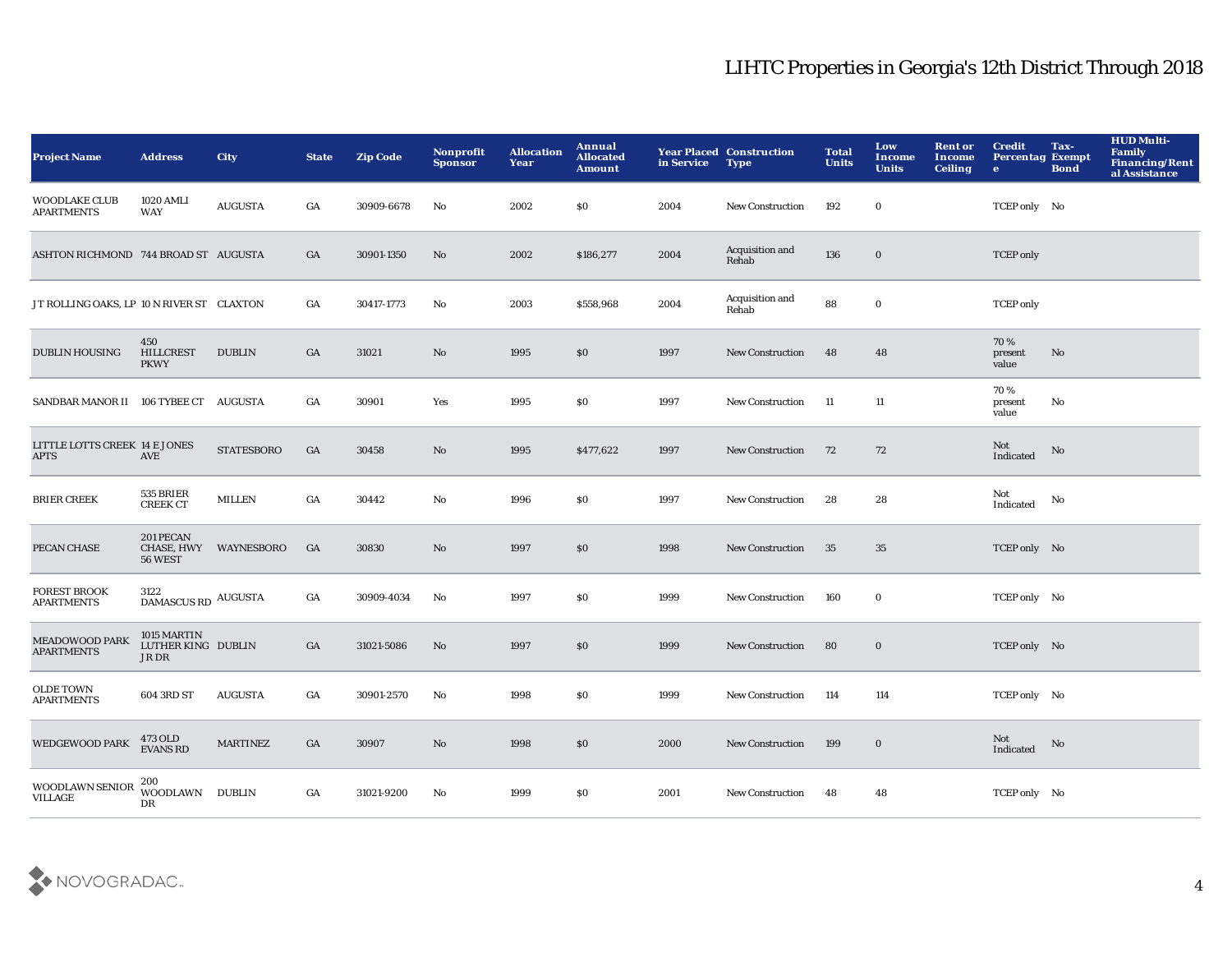| <b>Project Name</b>                        | <b>Address</b>                         | <b>City</b>              | <b>State</b>     | <b>Zip Code</b> | Nonprofit<br><b>Sponsor</b> | <b>Allocation</b><br>Year | Annual<br><b>Allocated</b><br><b>Amount</b> | in Service | <b>Year Placed Construction</b><br><b>Type</b> | <b>Total</b><br><b>Units</b> | Low<br><b>Income</b><br><b>Units</b> | <b>Rent or</b><br>Income<br><b>Ceiling</b> | <b>Credit</b><br><b>Percentag Exempt</b><br>$\bullet$ | Tax-<br><b>Bond</b> | <b>HUD Multi-</b><br>Family<br><b>Financing/Rent</b><br>al Assistance |
|--------------------------------------------|----------------------------------------|--------------------------|------------------|-----------------|-----------------------------|---------------------------|---------------------------------------------|------------|------------------------------------------------|------------------------------|--------------------------------------|--------------------------------------------|-------------------------------------------------------|---------------------|-----------------------------------------------------------------------|
| <b>AUGUSTA SPRINGS</b><br><b>SENIOR II</b> | 1730 SIBLEY<br>RD                      | <b>AUGUSTA</b>           | GA               | 30909           | No                          | 2000                      | \$485,889                                   | 2001       | <b>New Construction</b>                        | 100                          | 99                                   |                                            | Not<br>Indicated                                      | No                  |                                                                       |
| RICHMOND SUMMIT 744 BROAD ST AUGUSTA       |                                        |                          | GA               | 30901-1350      | No                          | 2002                      | \$0                                         | 2004       | <b>New Construction</b>                        | 136                          | $\bf{0}$                             |                                            | <b>TCEP</b> only                                      |                     |                                                                       |
| <b>JORDAN ESTATES</b>                      |                                        | 221 E PINE ST SWAINSBORO | GA               | 30401-3679      | No                          | 2003                      | \$423,830                                   | 2005       | <b>New Construction</b>                        | 50                           | 50                                   |                                            | TCEP only No                                          |                     |                                                                       |
| <b>ASHTON BON AIR</b>                      | 2101 WALTON<br><b>WAY</b>              | <b>AUGUSTA</b>           | $_{\mathrm{GA}}$ | 30904-4318      | No                          | 2002                      | \$214,328                                   | 2005       | Acquisition and<br>Rehab                       | 202                          | $\bf{0}$                             |                                            | TCEP only No                                          |                     |                                                                       |
| <b>GREEMBRIAR</b><br><b>APARTMENTS</b>     | 131 BURKETTS<br>FERRY RD<br>HAZLEHURST |                          | GA               | 31539-7134      | $\mathbf{N}\mathbf{o}$      | 2004                      | \$465,795                                   | 2005       | Acquisition and<br>Rehab                       | 75                           | $\bf{0}$                             |                                            | TCEP only No                                          |                     |                                                                       |
| SPRING GARDENS<br><b>APARTMENTS</b>        |                                        | 223 E PINE ST SWAINSBORO | GA               | 30401-3577      | No                          | 2004                      | \$235,137                                   | 2005       | <b>New Construction</b>                        | 28                           | 28                                   |                                            | 60% AMGI TCEP only No                                 |                     |                                                                       |
| <b>BURKESTONE PLACE</b>                    | 803 DAVIS<br><b>ROAD</b>               | WAYNESBORO               | GA               | 30830           | No                          | 2005                      | \$341,337                                   | 2006       | Acquisition and<br>Rehab                       | 70                           | 69                                   |                                            | 60% AMGI TCEP only No                                 |                     |                                                                       |
| EMERALD POINTE APA WOODLAWN DUBLIN         | 111<br>DR                              |                          | GA               | 31021-5496      | No                          | 2004                      | \$362,593                                   | 2006       | <b>New Construction</b>                        | 64                           | 51                                   |                                            | TCEP only No                                          |                     |                                                                       |
| LAKEVIEW APARTMEN 136 N 10TH ST LYONS      |                                        |                          | GA               | 30436-1391      | No                          | 2004                      | \$654,265                                   | 2006       | <b>New Construction</b>                        | 72                           | $\bf{0}$                             |                                            | TCEP only No                                          |                     |                                                                       |
| MAXWELL HOUSE APA ST                       |                                        | <b>AUGUSTA</b>           | GA               | 30901-2251      | No                          | 2004                      | \$0                                         | 2006       | <b>New Construction</b>                        | 216                          | 57                                   |                                            | TCEP only No                                          |                     |                                                                       |
| PECAN GROVE HOMES 100 PECAN                |                                        | <b>WAYNESBORO</b>        | GA               | 30830           | $\mathbf{No}$               | 2005                      | \$304,575                                   | 2006       | <b>New Construction</b>                        | 40                           | 32                                   |                                            | Not<br>Indicated                                      | No                  |                                                                       |
| <b>STATESBORO</b><br><b>SUMMIT</b>         | 241 N MAIN ST STATESBORO               |                          | GA               | 30458-4552      | No                          | 2005                      | \$411,576                                   | 2006       | Acquisition and<br>Rehab                       | 98                           | 97                                   |                                            | 60% AMGI TCEP only No                                 |                     |                                                                       |
| PECAN GROVE<br><b>HOMES</b>                | 100 PECAN<br><b>GROVE DR</b>           | WAYNESBORO               | GA               | 30830-1605      | No                          | 2005                      | \$304,575                                   | 2006       | <b>New Construction</b>                        | 27                           | $\bf{0}$                             |                                            | <b>TCEP</b> only                                      |                     |                                                                       |

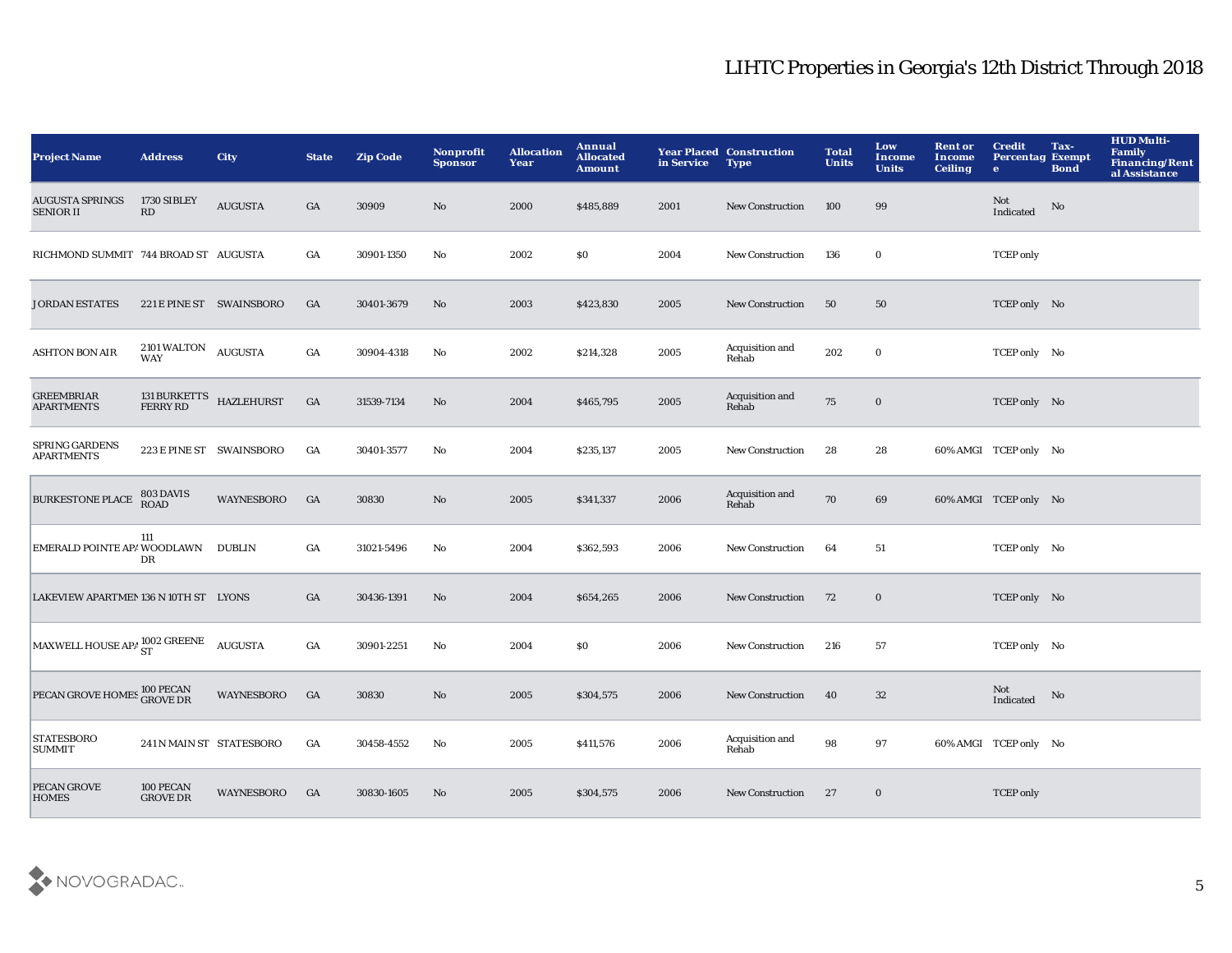| <b>Project Name</b>                     | <b>Address</b>                                             | <b>City</b>       | <b>State</b> | <b>Zip Code</b> | Nonprofit<br><b>Sponsor</b> | <b>Allocation</b><br>Year | <b>Annual</b><br><b>Allocated</b><br><b>Amount</b> | in Service | <b>Year Placed Construction</b><br><b>Type</b> | <b>Total</b><br><b>Units</b> | Low<br>Income<br><b>Units</b> | <b>Rent or</b><br>Income<br><b>Ceiling</b> | <b>Credit</b><br><b>Percentag Exempt</b><br>$\bullet$ | Tax-<br><b>Bond</b> | <b>HUD Multi-</b><br><b>Family</b><br><b>Financing/Rent</b><br>al Assistance |
|-----------------------------------------|------------------------------------------------------------|-------------------|--------------|-----------------|-----------------------------|---------------------------|----------------------------------------------------|------------|------------------------------------------------|------------------------------|-------------------------------|--------------------------------------------|-------------------------------------------------------|---------------------|------------------------------------------------------------------------------|
| <b>PROGRESSIVE</b><br><b>CEDARWOOD</b>  | 527<br><b>RICHMOND</b><br><b>HILL RD W</b>                 | <b>AUGUSTA</b>    | GA           | 30906           | Yes                         | 2005                      | \$675,790                                          | 2007       | Acquisition and<br>Rehab                       | 184                          | 184                           |                                            | 60% AMGI TCEP only No                                 |                     |                                                                              |
| PECAN GROVE<br><b>HOMES PHASE II</b>    | 100 PECAN<br><b>GROVE DR</b>                               | <b>WAYNESBORO</b> | GA           | 30830           |                             | 2006                      | \$746,786                                          | 2007       | Not Indicated                                  | 64                           | 51                            |                                            | <b>TCEP</b> only                                      |                     |                                                                              |
| <b>CEDARWOOD</b><br><b>APARTMENTS</b>   | 527<br>RICHMOND<br><b>HILL RD W</b>                        | AUGUSTA           | GA           | 30906-2771      |                             | Insufficient<br>Data      | \$0                                                | 2007       | Not Indicated                                  | 184                          | $\bf{0}$                      |                                            | <b>TCEP</b> only                                      |                     |                                                                              |
| <b>AUGUSTA SPRINGS</b>                  | 1730 SIBLEY<br>RD STE 31                                   | <b>AUGUSTA</b>    | GA           | 30909-0475      | No                          | 2000                      | \$508,416                                          | 2001       | <b>New Construction</b>                        | 100                          | $\mathbf 0$                   |                                            | <b>TCEP</b> only                                      |                     |                                                                              |
| MADISON MEADOWS<br>APT                  | 10<br>PACKINGHOUS STATESBORO<br>$\mathop{\hbox{\rm E}}$ RD |                   | GA           | 30458-1810      | No                          | 2001                      | \$545,667                                          | 2002       | <b>New Construction</b>                        | 120                          | 96                            |                                            | TCEP only No                                          |                     |                                                                              |
| <b>EAST AUGUSTA</b><br><b>COMMONS</b>   | 420 E<br><b>BOUNDARY</b>                                   | <b>AUGUSTA</b>    | GA           | 30901-4800      | No                          | 2001                      | \$260,627                                          | 2002       | <b>New Construction</b>                        | 148                          | $\bf{0}$                      |                                            | TCEP only No                                          |                     |                                                                              |
| <b>ESTES PARK</b>                       | $122$ BOWEN $$\tt DOUTLAS$$ MILL ROAD SE                   |                   | GA           | 31534           | No                          | 2002                      | \$564,510                                          | 2003       | <b>New Construction</b>                        | 72                           | $\bf{0}$                      |                                            | TCEP only No                                          |                     |                                                                              |
| <b>LAUREL OAKS</b><br><b>APARTMENTS</b> | 510 E MAIN ST STATESBORO                                   |                   | GA           | 30458-7009      | No                          | 2001                      | \$0                                                | 2003       | <b>New Construction</b>                        | 72                           | 56                            |                                            | TCEP only No                                          |                     |                                                                              |
| <b>LINDEN SQUARE</b><br><b>APTS</b>     | 1425 LEE<br><b>BEARD WAY</b>                               | AUGUSTA           | GA           | 30901-3433      | No                          | 2001                      | \$314,701                                          | 2003       | <b>New Construction</b>                        | 48                           | $\bf{0}$                      |                                            | TCEP only No                                          |                     |                                                                              |
| THE CHATEAU                             | 706 LOOP RD                                                | VIDALIA           | GA           | 30474-3603      | No                          | 2002                      | \$432,515                                          | 2003       | <b>New Construction</b>                        | 56                           |                               |                                            | TCEP only No                                          |                     |                                                                              |
| WESTWOOD CLUB AP/THOROUGHBR EVANS       | 650<br>ED LN                                               |                   | GA           | 30809-4119      | No                          | 2002                      | \$482,449                                          | 2003       | <b>New Construction</b>                        | 192                          | $\bf{0}$                      |                                            | TCEP only No                                          |                     |                                                                              |
| PECAN GROVE II                          | 100 PECAN<br><b>GROVE DR</b>                               | WAYNESBORO        | GA           | 30830-1605      | No                          | 2007                      | \$718,765                                          | 2007       | <b>New Construction</b>                        | 51                           | $\bf{0}$                      |                                            | <b>TCEP</b> only                                      |                     |                                                                              |
| CREEKWOOD APARTM1049 ARCH ST SOPERTON   |                                                            |                   | GA           | 30457-2444      | No                          | 2006                      | \$272,924                                          | 2008       | Acquisition and<br>Rehab                       | 36                           | $\bf{0}$                      |                                            | TCEP only No                                          |                     |                                                                              |

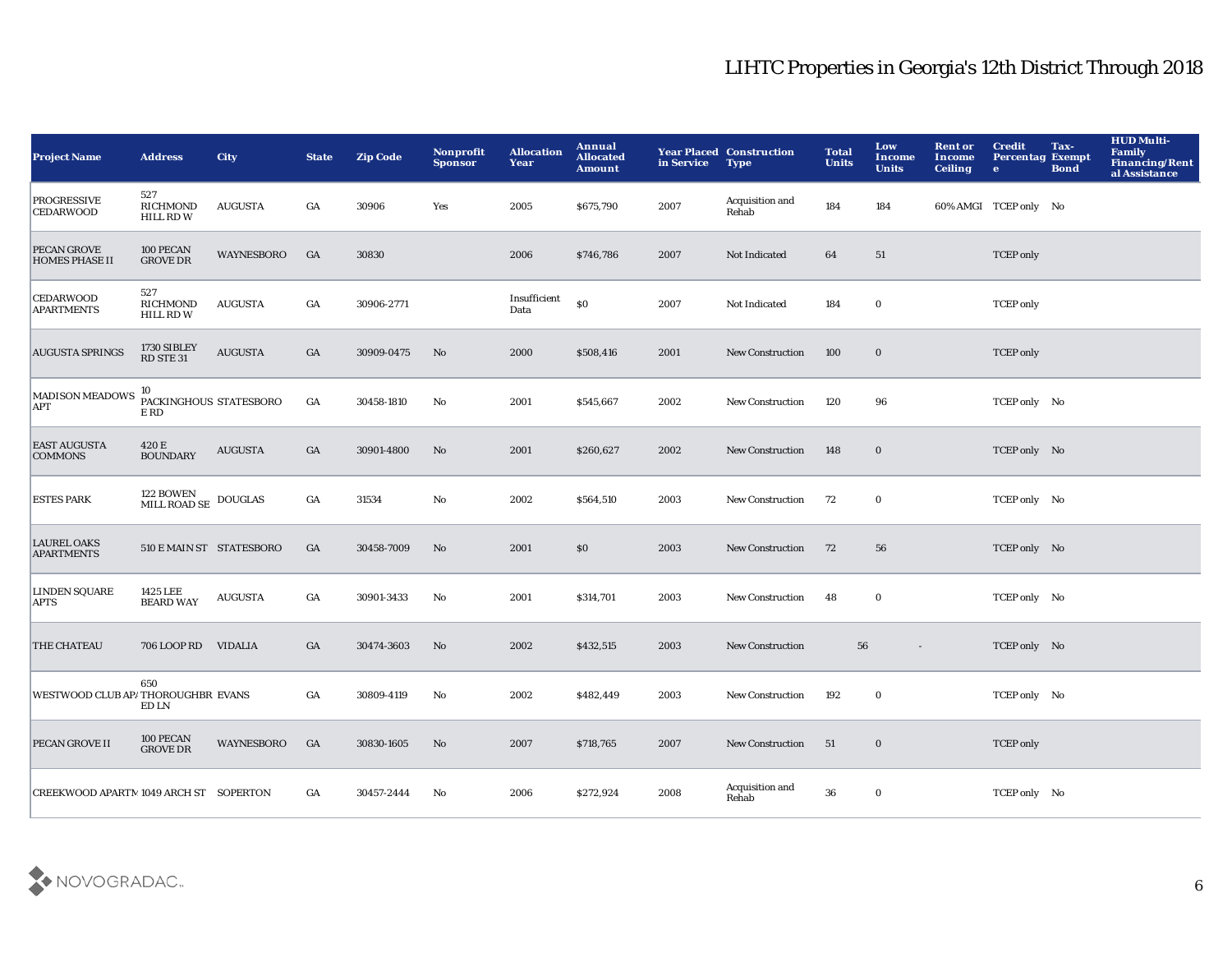| <b>Project Name</b>                                             | <b>Address</b>                               | <b>City</b>            | <b>State</b>     | <b>Zip Code</b> | <b>Nonprofit</b><br><b>Sponsor</b> | <b>Allocation</b><br>Year | Annual<br><b>Allocated</b><br><b>Amount</b> | in Service | <b>Year Placed Construction</b><br><b>Type</b> | <b>Total</b><br><b>Units</b> | Low<br><b>Income</b><br><b>Units</b> | <b>Rent or</b><br>Income<br><b>Ceiling</b> | <b>Credit</b><br><b>Percentag Exempt</b><br>$\bullet$ | Tax-<br><b>Bond</b> | <b>HUD Multi-</b><br>Family<br><b>Financing/Rent</b><br>al Assistance |
|-----------------------------------------------------------------|----------------------------------------------|------------------------|------------------|-----------------|------------------------------------|---------------------------|---------------------------------------------|------------|------------------------------------------------|------------------------------|--------------------------------------|--------------------------------------------|-------------------------------------------------------|---------------------|-----------------------------------------------------------------------|
| <b>HICKORY TRACE</b>                                            | <b>34 HICKORY</b><br><b>TRACE CIR</b>        | <b>SWAINSBORO</b>      | GA               | 30401-4075      | No                                 | 2006                      | \$538,123                                   | 2008       | <b>New Construction</b>                        | 40                           | $\bf{0}$                             |                                            | TCEP only No                                          |                     |                                                                       |
| LYONS APARTMENTS BROAD                                          | 410 N.E.<br><b>STREET</b>                    | <b>LYONS</b>           | GA               | 30436           | $\mathbf{N}\mathbf{o}$             | 2006                      | \$667,687                                   | 2008       | Acquisition and<br>Rehab                       | 62                           | $\bf{0}$                             |                                            | TCEP only No                                          |                     |                                                                       |
| ROLLING OAKS ELDER 111 N RALPH ST CLAXTON                       |                                              |                        | GA               | 30417-2306      | No                                 | 2006                      | \$158,516                                   | 2008       | Acquisition and<br>Rehab                       | 24                           |                                      | 24 60% AMGI TCEP only No                   |                                                       |                     |                                                                       |
| <b>SUMMER TRACE</b>                                             | $100$ W TURNER<br>$$\tt METTER$$ ST UNIT H-1 |                        | $_{\mathrm{GA}}$ | 30439-3340      | No                                 | 2006                      | \$462,354                                   | 2008       | <b>New Construction</b>                        | 40                           | $\mathbf 0$                          |                                            | TCEP only No                                          |                     |                                                                       |
| <b>CLOVERSET PLACE</b>                                          | 74 WILSON ST HAZLEHURST                      |                        | GA               | 31539-6569      |                                    | 2007                      | \$414,000                                   | 2009       | New Construction                               | 40                           | $\bf{0}$                             |                                            | <b>TCEP</b> only                                      |                     |                                                                       |
| <b>OCONEE PARK</b>                                              | 200<br><b>RIVERVIEW</b><br>DR                | <b>DUBLIN</b>          | GA               | 31021           | No                                 | 2008                      | \$0                                         | 2010       | New Construction                               | 117                          | $\bf{0}$                             |                                            | Not<br>Indicated                                      | No                  |                                                                       |
| <b>WATERFORD</b><br><b>ESTATES (FKA</b><br>SHANNON ESTATES) TRL | 100<br>WATERFORD DUBLIN                      |                        | GA               | 31021-5860      | No                                 | 2008                      | \$0                                         | 2010       | <b>New Construction</b>                        | 50                           | $\mathbf 0$                          |                                            | TCEP only No                                          |                     |                                                                       |
| <b>RIVERVIEW</b><br><b>HEIGHTS FKA</b><br><b>OCONEE PARK</b>    | 200<br><b>RIVERVIEW</b><br>PARK DR           | <b>DUBLIN</b>          | GA               | 31021-5715      | No                                 | 2008                      | \$745,042                                   | 2010       | Acquisition and<br>Rehab                       | 117                          | $\mathbf 0$                          |                                            | <b>TCEP</b> only                                      |                     |                                                                       |
| THE CREST AT<br><b>EDINBURGH</b>                                | 3227<br>MILLEDGEVIL AUGUSTA<br>LE RD         |                        | GA               | 30909-4460      | No                                 | 2010                      | \$822,032                                   | 2011       | New Construction                               | 40                           | $\mathbf 0$                          |                                            | TCEP only No                                          |                     |                                                                       |
| <b>PINE MEADOWS</b>                                             | 1315 GORDON<br><b>STW</b>                    | <b>DOUGLAS</b>         | $_{\mathrm{GA}}$ | 31533-3457      | No                                 | Insufficient<br>Data      | \$0                                         | 2011       | Not Indicated                                  | 60                           | 18                                   |                                            | TCEP only No                                          |                     |                                                                       |
| <b>TERRACE AT</b><br><b>EDINBURGH</b>                           | 2515 KENNEDY AUGUSTA<br><b>DR</b>            |                        | GA               | 30909-4499      | No                                 | Insufficient<br>Data      | $\mathbf{S}$                                | 2011       | <b>New Construction</b>                        | 72                           | $\bf{0}$                             |                                            | TCEP only No                                          |                     |                                                                       |
| <b>WAYNESBORO</b><br><b>SENIOR HOMES</b>                        |                                              | 201 WARD ST WAYNESBORO | GA               | 30830-1246      | No                                 | Insufficient<br>Data      | \$0                                         | 2011       | <b>New Construction</b>                        | 39                           | $\bf{0}$                             |                                            | TCEP only No                                          |                     |                                                                       |
| <b>UNDERWOOD</b><br><b>HOMES SENIOR</b>                         | 610 FAIRHOPE AUGUSTA<br><b>ST</b>            |                        | GA               | 30901           | No                                 | 2009                      | \$0                                         | 2011       | Not Indicated                                  | 75                           | $\bf{0}$                             |                                            | Not<br>Indicated                                      | No                  |                                                                       |

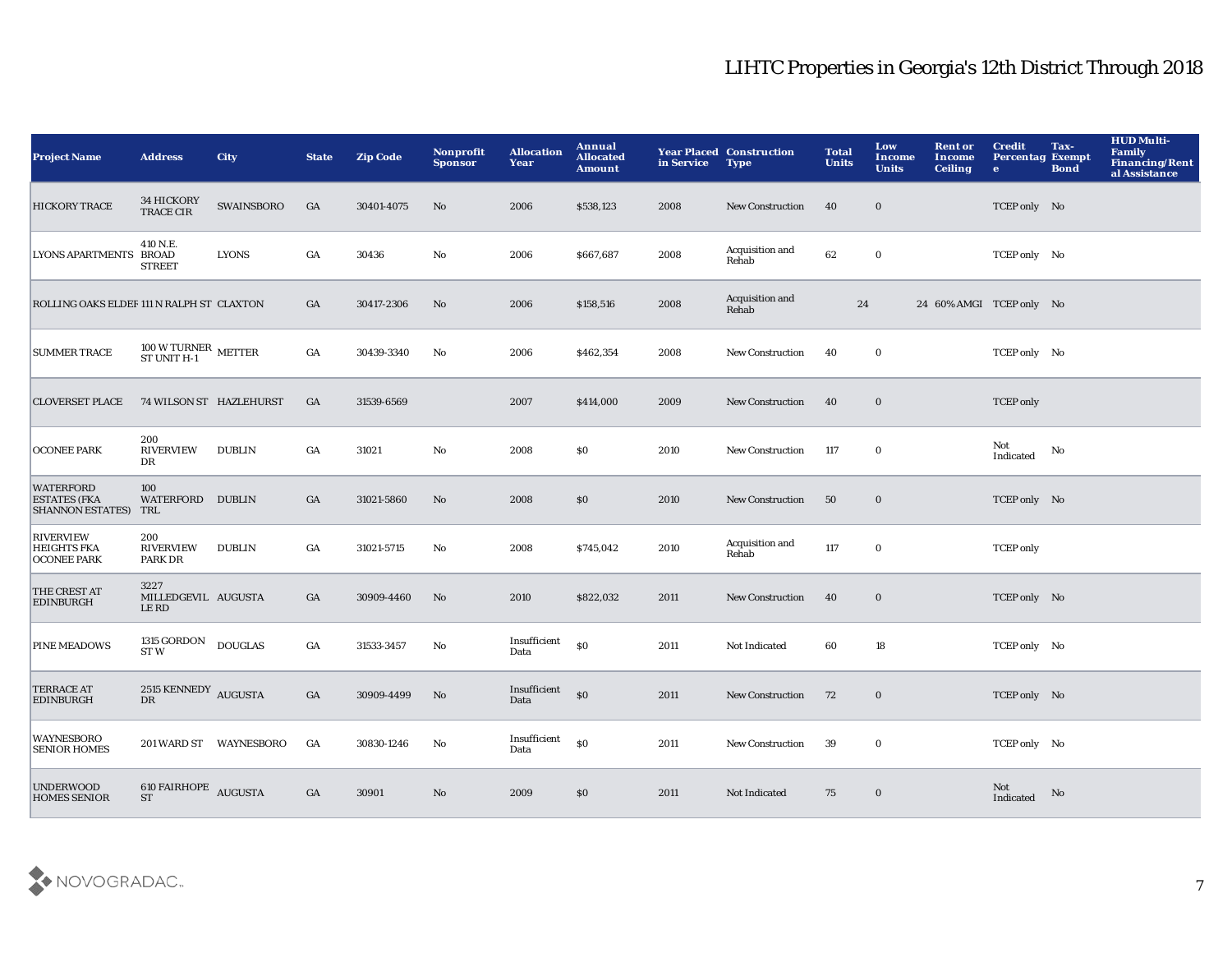| <b>Project Name</b>                                        | <b>Address</b>                             | <b>City</b>                                            | <b>State</b>     | <b>Zip Code</b> | <b>Nonprofit</b><br><b>Sponsor</b> | <b>Allocation</b><br>Year | Annual<br><b>Allocated</b><br><b>Amount</b>      | in Service | <b>Year Placed Construction</b><br><b>Type</b> | <b>Total</b><br><b>Units</b> | Low<br>Income<br><b>Units</b> | <b>Rent or</b><br><b>Income</b><br><b>Ceiling</b> | <b>Credit</b><br><b>Percentag Exempt</b><br>$\bullet$ | Tax-<br><b>Bond</b> | <b>HUD Multi-</b><br><b>Family</b><br>Financing/Rent<br>al Assistance |
|------------------------------------------------------------|--------------------------------------------|--------------------------------------------------------|------------------|-----------------|------------------------------------|---------------------------|--------------------------------------------------|------------|------------------------------------------------|------------------------------|-------------------------------|---------------------------------------------------|-------------------------------------------------------|---------------------|-----------------------------------------------------------------------|
| <b>WALTON OAKS</b><br><b>FAMILY 2</b>                      | $401\,$ FAIRHOPE $\,$ AUGUSTA<br><b>ST</b> |                                                        | GA               | 30901-1911      |                                    | 2010                      | \$0                                              | 2011       | Not Indicated                                  | 106                          | 106                           |                                                   | <b>TCEP</b> only                                      |                     |                                                                       |
| <b>FAITH CROSSING</b>                                      | 123 AGAN<br><b>DRIVE</b>                   | <b>VIDALIA</b>                                         | $_{\mathrm{GA}}$ | 30474-8694      | No                                 | 2010                      | \$678,213                                        | 2012       | New Construction                               | 64                           | $\mathbf 0$                   |                                                   | TCEP only No                                          |                     |                                                                       |
| <b>GRACE CROSSING</b>                                      |                                            | $183\,\mathrm{GESMOND}\xspace$ STATESBORO NEVILLE LANE | $_{\mathrm{GA}}$ | 30458           | $\mathbf {No}$                     | 2010                      | \$886,487                                        | 2012       | <b>New Construction</b>                        | 64                           | $\sim$                        |                                                   | TCEP only No                                          |                     |                                                                       |
| THE LEGACY AT WALT $_{\rm ST}^{601\rm~FAIRHOPE}$ AUGUSTA   |                                            |                                                        | $_{\mathrm{GA}}$ | 30901-1979      |                                    | Insufficient<br>Data      | \$0                                              | 2012       | Not Indicated                                  | 75                           | $\mathbf 0$                   |                                                   | <b>TCEP</b> only                                      |                     |                                                                       |
| MAGNOLIA TRACE                                             | $520\, \mathrm{PACIFICA}$ MARTINEZ DRIVE   |                                                        | GA               | 30907           | $\mathbf{No}$                      | 2011                      | \$997,945                                        | 2012       | <b>New Construction</b>                        | 50                           | $\mathbf 0$                   |                                                   | <b>TCEP</b> only                                      |                     |                                                                       |
| <b>WALTON OAKS</b>                                         | $602$ FAIRHOPE $\,$ AUGUSTA ST             |                                                        | GA               | 30901-1916      | No                                 | 2011                      | \$968,274                                        | 2012       | <b>New Construction</b>                        | 75                           | $\bf{0}$                      |                                                   | <b>TCEP</b> only                                      |                     |                                                                       |
| WINDSOR<br>APARTMENTS                                      | 198 ELDRIDGE $\,$ METTER<br><b>ST</b>      |                                                        | $_{\mathrm{GA}}$ | 30439-3325      | No                                 | 1992                      | \$0                                              | 2012       | <b>New Construction</b>                        | 53                           | 52                            |                                                   | TCEP only No                                          |                     |                                                                       |
| <b>APPLE VILLAGE</b><br><b>APARTMENTS</b>                  | 116 NORTH<br>5TH STREET                    | <b>GLENWOOD</b>                                        | $_{\mathrm{GA}}$ | 30428-3744      | No                                 | Insufficient<br>Data      | \$57,169                                         | 2013       | Acquisition and<br>Rehab                       | 24                           | $\mathbf 0$                   |                                                   | <b>TCEP</b> only                                      |                     |                                                                       |
| <b>QUAIL RUN</b>                                           | 100 SMITH AVE REIDSVILLE                   |                                                        | $_{\mathrm{GA}}$ | 30453-4239      | No                                 | 2013                      | \$52,736                                         | 2013       | Acquisition and<br>Rehab                       | 24                           | $\mathbf 0$                   |                                                   | <b>TCEP</b> only                                      |                     |                                                                       |
| <b>APPLE LANE</b>                                          | 100 NORTH<br><b>5TH STREET</b>             | <b>GLENWOOD</b>                                        | $_{\mathrm{GA}}$ | 30428-3748      |                                    | Insufficient<br>Data      | $\boldsymbol{\mathsf{S}}\boldsymbol{\mathsf{O}}$ | 2014       | Not Indicated                                  | 24                           | $\mathbf 0$                   |                                                   | <b>TCEP</b> only                                      |                     |                                                                       |
| <b>HORIZON SR</b><br>VILLAGE                               | 5335<br>O RD                               | WRIGHTSBOR GROVETOWN                                   | GA               | 30813-2800      |                                    | 2014                      | \$512,114                                        | 2015       | New Construction                               | 68                           | $\mathbf 0$                   |                                                   | <b>TCEP</b> only                                      |                     |                                                                       |
| LEGACY AT WALTON 602 FAIRHOPE AUGUSTA<br>OAKS <sub>2</sub> | <b>ST</b>                                  |                                                        | GA               | 30901-1916      |                                    | 2013                      | \$669,800                                        | 2015       | <b>New Construction</b>                        | 62                           | 62                            |                                                   | <b>TCEP</b> only                                      |                     |                                                                       |
| NEWPORT TRACE<br><b>APARTMENTS</b>                         | 101 LESTER RD STATESBORO                   |                                                        | GA               | 30458-4799      | No                                 | 2015                      | \$372,467                                        | 2016       | <b>New Construction</b>                        | 42                           | $\bf{0}$                      |                                                   | TCEP only No                                          |                     |                                                                       |